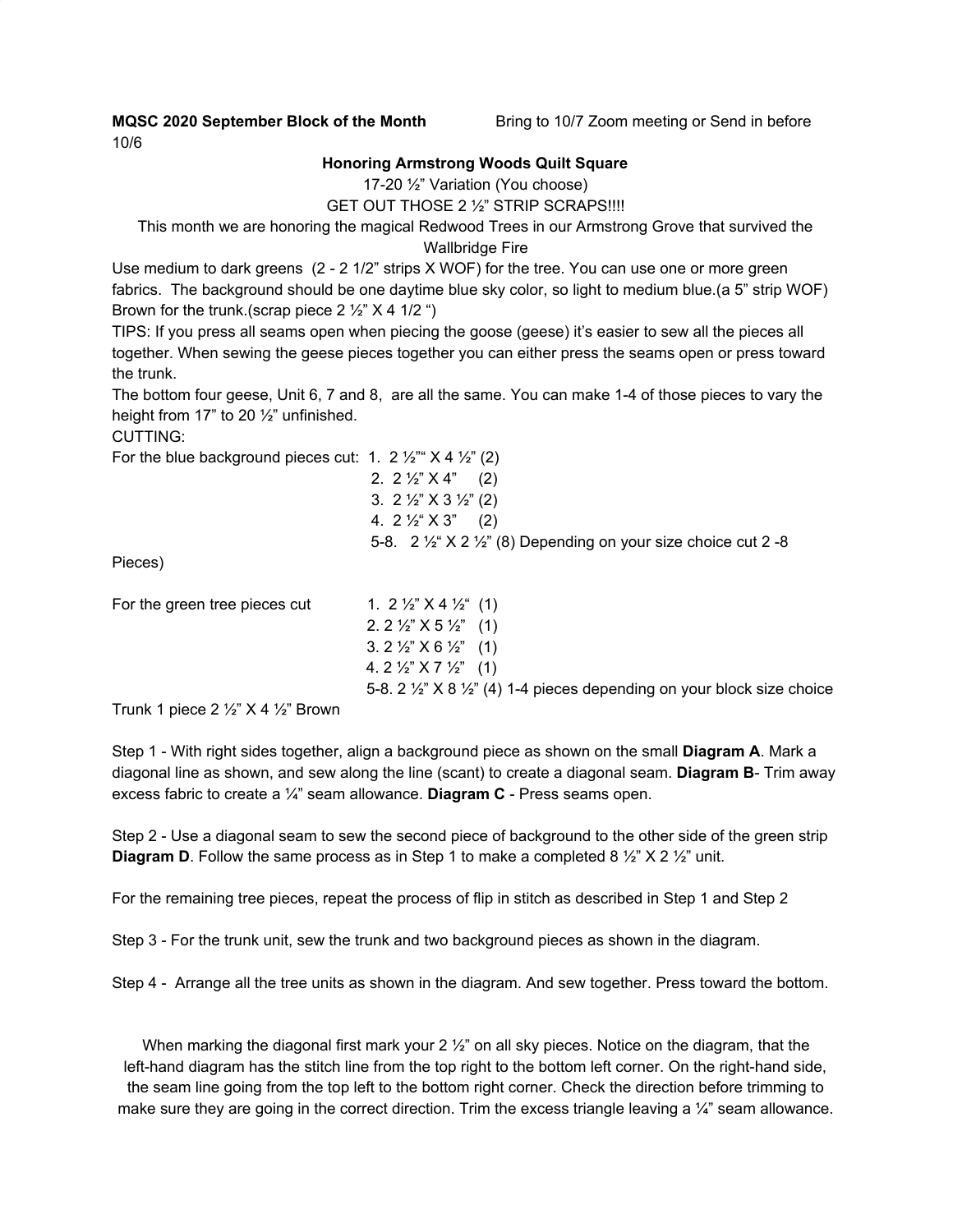

A.

 $\mathsf{C}$ 

 $\overline{D}$